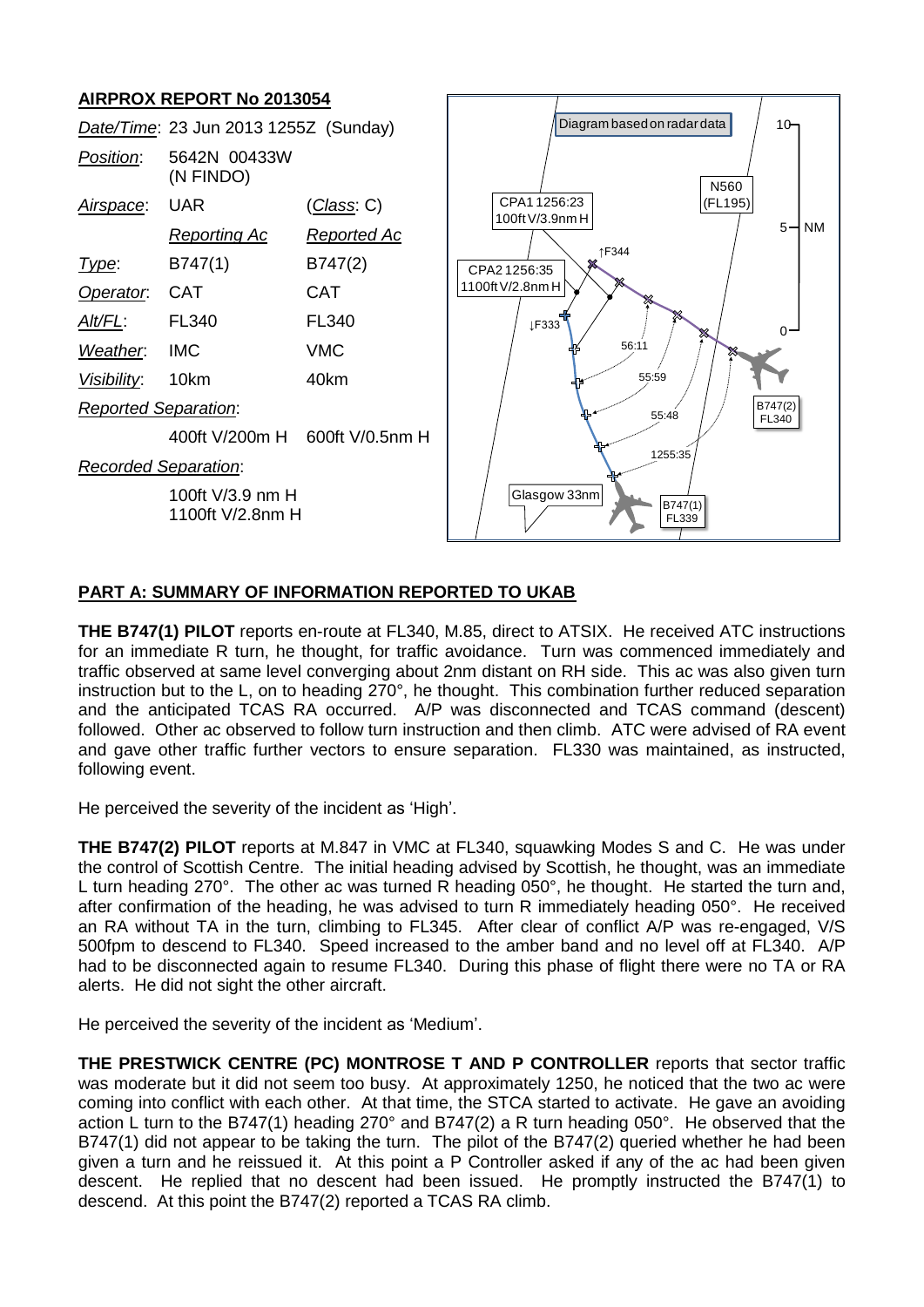**THE RELIEF PC MONTROSE P CONTROLLER** reports that on arriving for work he was sent on a break and almost immediately a P was requested urgently for Montrose. He plugged in and saw STCA flashing west of FINDO, 2 ac at FL340. Avoiding action had been issued. He started trying to offer assistance and gain the picture. After a few minutes another controller arrived to relieve T. Instead, he suggested taking over the T position himself as he had more of the picture. He then handed over the P picture as best he could. The B747(1) was instructed to maintain FL330. The B747(2) was returning to FL340. Ac were released on their own navigation. He noticed that the B747(2)'s Mode C was indicating FL337 descending. Avoiding action was issued and the pilot was requested to confirm climbing. The B747(2) showed FL336 on mode C before climbing back to FL340. Mode S indicated FL340 all the time. At all times the sector was moderate to busy with numerous conflictions around Nevis, with FL340, FL350 and FL360 all having conflictions and ac reporting weather.

[UKAB Note(1): The minimum separation for ac operating in Class C airspace of the UAR is 5nm H or 1000ft V.]

**ATSI** reports that the Airprox was reported in Class C airspace, in the vicinity of FINDO, by B747(1) at FL340 following receipt of a TCAS RA against a B747(2), also at FL340.

B747(1) was operating under IFR, and was in receipt of a RCS from PC Montrose Sector [126.925MHz]. B747(2) was operating under IFR and was in receipt of a RCS from PC Montrose Sector on the same frequency.

The Montrose Sector was operating combined T and P with ATCO(1) as operational controller at the time of the Airprox. ATCO(2) provided some P assistance at the time of the Airprox before relieving ATCO(1) from position. ATCO(1) described the traffic loading at the time as moderate.

CAA ATSI had access to written reports from the pilots of both ac, area radar recordings, RTF recording and transcript of the Montrose Sector frequency, together with the PC unit report. CAA ATSI also interviewed ATCO(1) and ATCO (2) on the Montrose sector.

At 1250:40, the B747(2) pilot requested climb from FL320 to FL340 from ATCO(1). The controller replied standby and that he would call him back. The controller reported being aware that he was unable to give the B747(2) pilot a climb at that time due to other traffic and instead dealt with other issues. ATCO(1) then co-ordinated climb for the B747(2) to FL340 with the next sector and at 1251:45 ATCO(1) instructed the B747(2) pilot to climb to FL340. The B747(1) had 20.1nm to run to the Montrose sector boundary (see Figure 1 below).



Figure 1.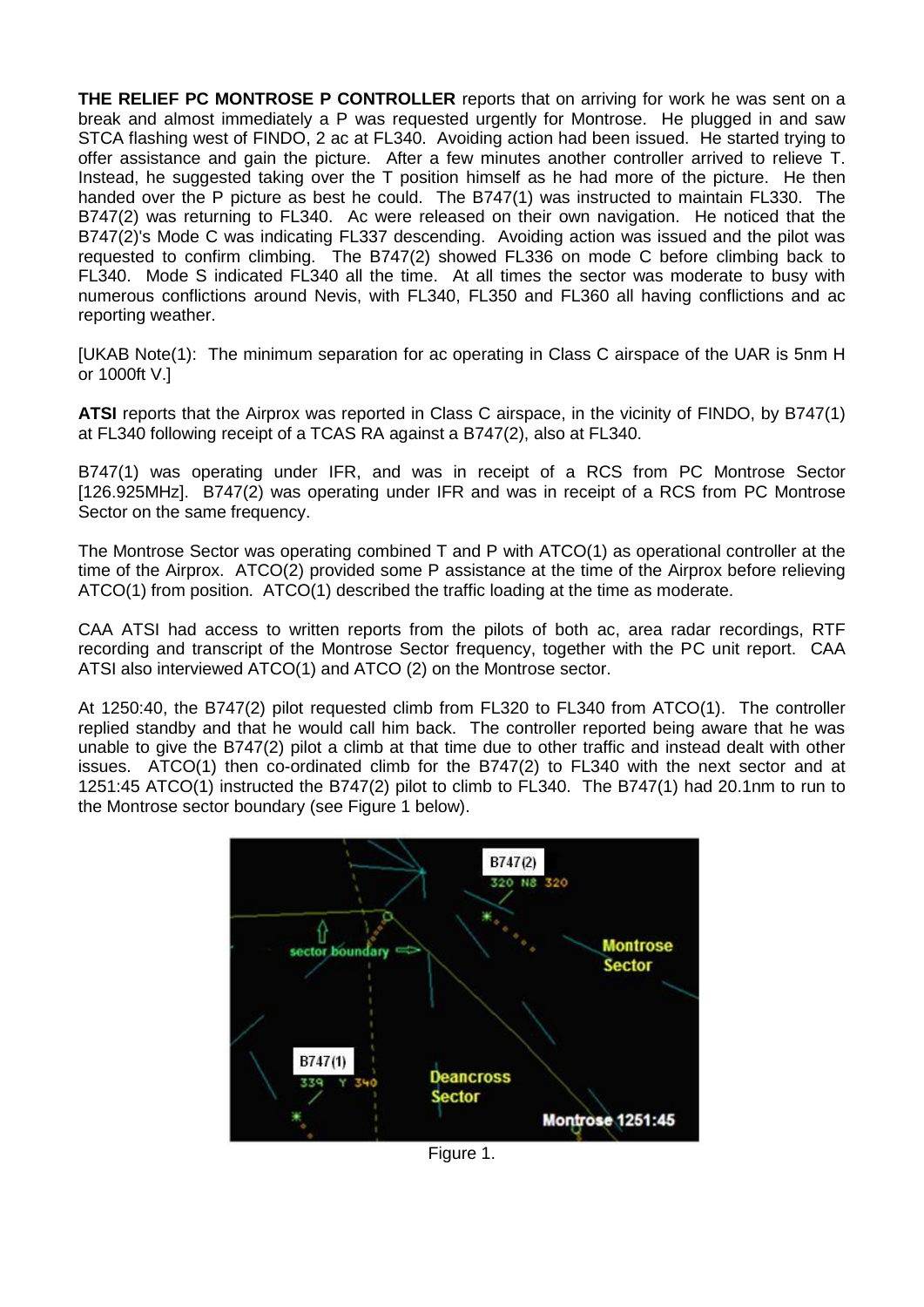At 1252:00, the B747(1) pilot contacted the Montrose sector maintaining FL340 (indicating FL339). The two ac were 24.3nm apart on converging tracks (see Figure 2 below). ATCO(1) reported that his usual method of working was to put the electronic strips of conflicting traffic together and suitably highlighted. On this occasion ATCO(1) had not done this.



Figure 2.

At 1255:22, low-level STCA was triggered as the two ac were 9.8nm apart (see Figure 3). Just prior to this ATCO(1) had realised that the two ac were in confliction; however, he was unable to issue instructions due to another ac transmitting on the frequency. At the end of this transmission ATCO(1) transmitted, "*avoiding action* [B747(1) C/S] *turn left immediately heading two seven zero degrees, traffic in your right one o'clock*." The B747(1) pilot read back, "*two seven zero* [B747(1) C/S] ". Avoiding action was then passed to the B747(2) pilot , "[B747(2) C/S] *avoiding action turn right immediately heading zero five zero degrees traffic in your left eleven o'clock*". The B747(2) pilot replied using his C/S digits only.



Figure 3.

At 1256:00, the two ac were 6.6nm apart still on converging headings (see Figure 4, with the headings previously given by ATCO(1) superimposed in red). The B747(2) pilot transmitted, "*and just to confirm did you give us a heading for* [B747(2) C/S]". ATCO(1) replied, "[B747(2) C/S] *affirm avoiding action turn right immediately heading zero five zero degrees*." The B747(2) pilot read back "*zero five zero right turn* [B747(2) C/S].

At 1256:12, ATCO(1) transmitted to the B747(1) pilot, "[B747(1) C/S] *avoiding action turn left immediately heading two six zero degrees traffic in your right one o'clock*". The B747(1) pilot replied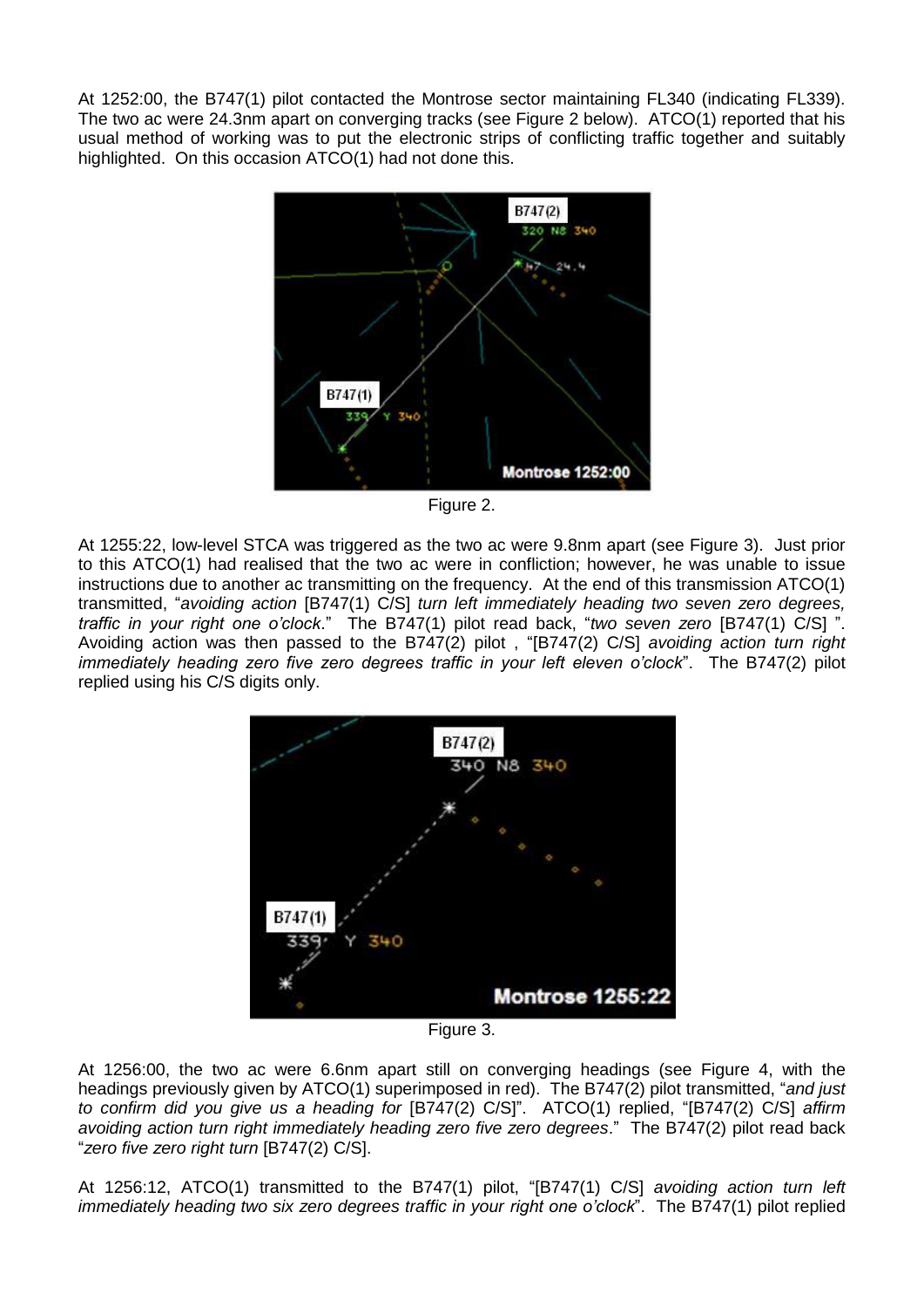"*two six zero with traffic in sight* [B747(1) C/S]*".* ATCO(1) was aware that he had not received a full readback but was concerned that the crew's workload was high and did not want to distract them further.



Figure 4.

ATCO(1) stated at interview that he was reluctant to give climb or descent to either ac due to his training, which discouraged it due to the possibility of giving instructions in confliction with TCAS. At 1256:17, high-level STCA alerted as separation was lost: the distance between the B747s had reduced to 4.9nm with both ac at FL340 on converging tracks (see Figure 5). The B747(1) appeared to have turned slightly R. By this time ATCO(2) had arrived on the sector to provide assistance to ATCO(1) and suggested that ATCO(1) give vertical instructions. At 1256:20, ATCO(1) instructed the B747(1) pilot to "*descend now immediately*".



Figure 5.

The B747(2) pilot reported "*resolution advisory in the climb*". This was acknowledged by ATCO(1). Separation between the two ac reduced to 3.5nm/300ft.

At 1256:37, vertical separation between the two ac was regained as B747(1) was at FL332 and B747(2) was climbing through FL344. The lateral distance was 2.8nm with the tracks of the two ac not appearing to have changed significantly (see Figure 6).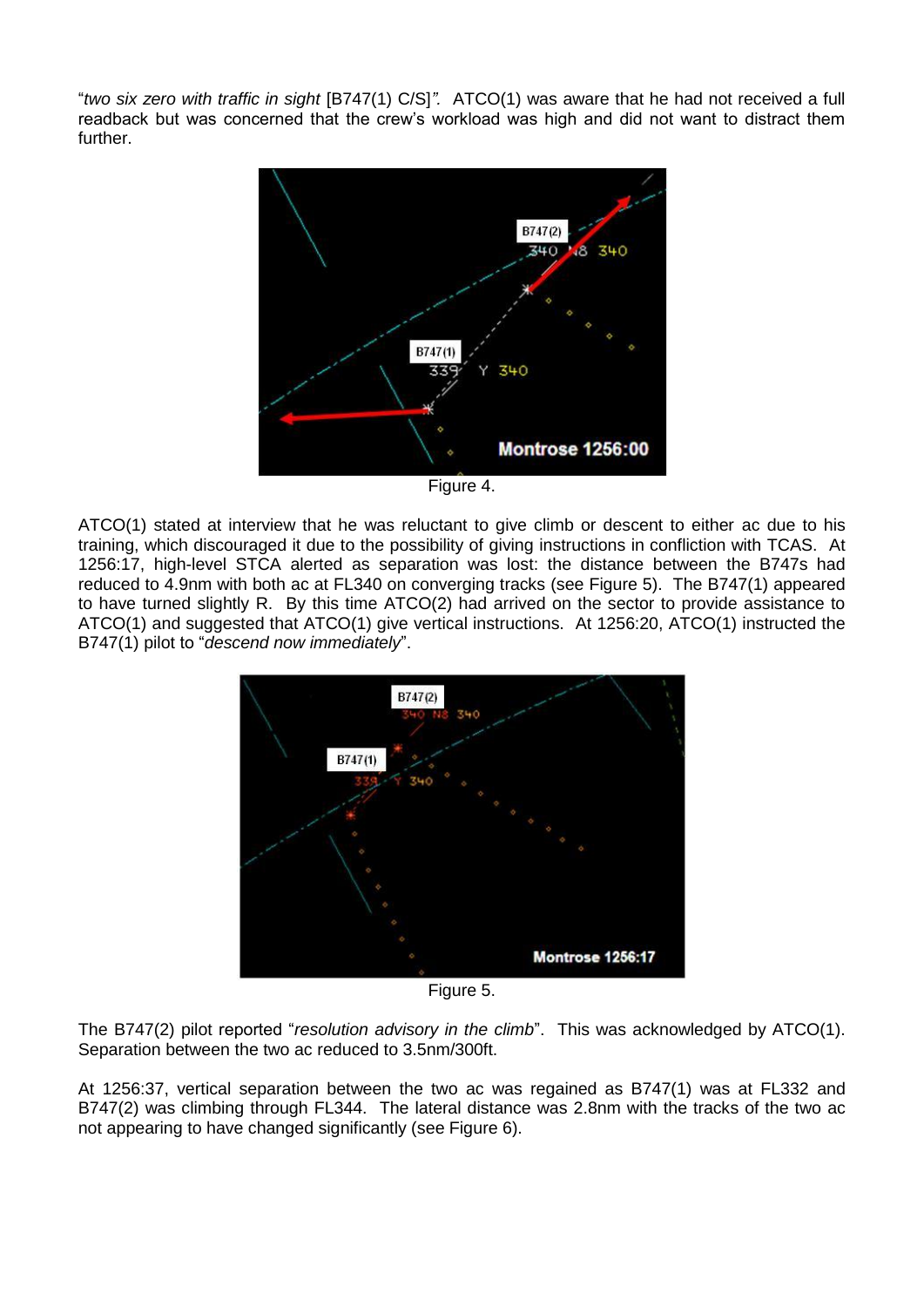

Figure 6.

The B747(1) pilot reported at FL330, and that they would be resuming FL340 in about 10nm. ATCO(1) instructed the B747(1) pilot to maintain FL330. The B747(1) pilot requested to resume the N'ly heading and ATCO(1) approved this. The B747(1) pilot then advised ATCO(1) that he had received a TCAS RA before the instruction to descend.

At 1257:20, the two ac tracks crossed as the B747(1) turned onto a N'ly track, passing 1.6nm behind the B748. The B747(1) was indicating FL334 with Mode S Selected Flight Level (SFL) showing FL330 and the B747(2) was indicating FL345 with SFL showing FL340.

ATCO(1) was relieved by ATCO(2), the P, who instructed the B747(2) crew to resume own navigation for ERAKA.

Although not directly relevant to this Airprox, at 1258:20, separation was again lost when B747(2)'s Mode C indicated FL338 descending and STCA activated. ATCO(2) asked the B747(2) to confirm if it was descending. B747(2) replied that they were "*getting back to flight level three four zero*." ATCO(2) asked the crew to confirm that they were climbing to FL340. The B747(2) replied "*that's affirmative*".

At 1259:09, the Mode C indication of the B747(2) was FL335. The horizontal distance between the two ac was 2.6nm and the vertical distance was 600ft. ATCO(2) advised the crew of the B747(2) that "*we have you descending flight level three three zero*" and re-issued avoiding action, turning the B747(2) L onto a heading of 300°.

At 1259:20, B747(1) was given an avoiding action L turn on to 270°. This instruction had the potential to reduce the distance between the two ac and was queried by the B747(1) pilot. It was then cancelled by the controller as separation was regained at 1259:32, when the B747(2) levelled at FL340 and the track of the B747(1) had not changed. At interview ATCO(2) could provide no explanation for the turn given to the B747(1) except that it was the avoiding action turn issued by the previous controller and the previous incident was still on his mind.

The written report from the captain of B747(1) recollected that they received an ATC instruction for an 'immediate turn right for traffic avoidance'. The crew commenced the turn and traffic was observed at the same level converging at approximately 2nm on their RH side. They heard the other traffic be given avoiding action to the L (onto 270° they thought). The subsequent TCAS RA was followed. Following the incident the B747(1) captain contacted the B747(2) captain who confirmed that they were instructed to turn L.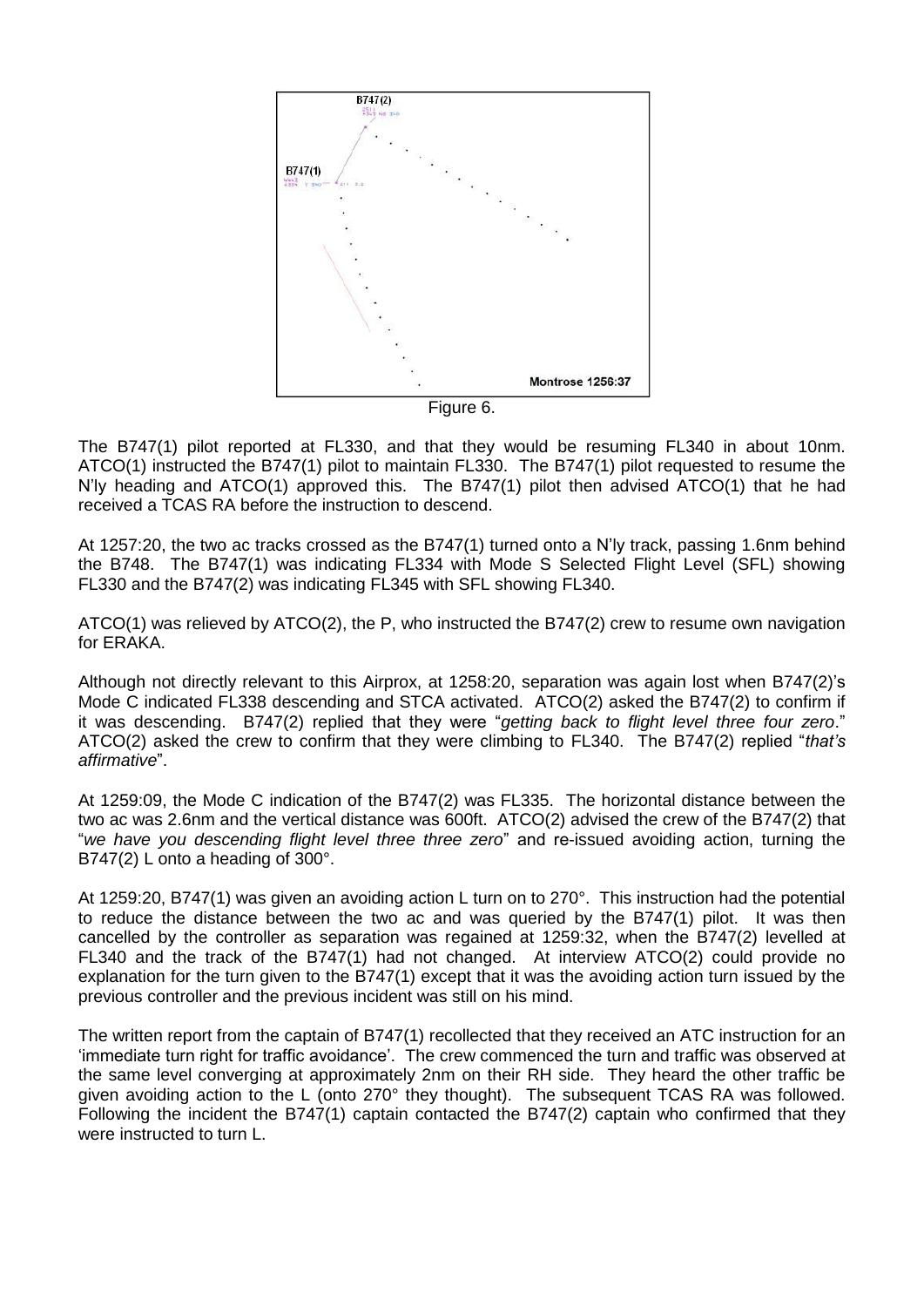The written report from the B747(2) captain stated that they were instructed to turn immediate L heading 270° and believed the other ac was to turn R heading 050°. They started the turn and then were instructed to turn immediately heading 050°. They received a TCAS RA and climbed to FL345.

Following the Airprox, PC conducted a simulation of the event where both ac acted on the avoiding action given by ATCO(1) at 1255. Rate one turns were used and the resulting minimum lateral separation was 7.2nm.

ATSI commented that ATCO(1) climbed the B747(2) to FL340, the level occupied by the B747(1) which was not yet on frequency. It is possible that as the Mode C of the B747(1) consistently displayed FL339 it did not alert ATCO(1) to the conflicting level of B747(1).

## **Summary**

Both ac were operating in Class C airspace of the UAR, under the control of the PC Montrose sector. At the time of the incident the sector was operating bandboxed P and T positions. The B747(2) pilot was instructed to climb to FL340, the same level as B747(1). Avoiding action turns were issued by the controller but were not followed by either crew. Both ac received TCAS RAs. Separation was reduced below the minimum required (5nm/1000ft).

## **PART B: SUMMARY OF THE BOARD'S DISCUSSIONS**

Information available included reports from the pilots of both ac, transcript of the relevant RT frequency, radar video recordings, reports from the air traffic controllers involved, and reports from the appropriate ATC and operating authorities.

The Board first discussed the ATC aspects of the incident. At the time of the Airprox both ac were operating in Class C airspace under the control of the Prestwick Centre Montrose Sector before entering Oceanic airspace. The B747(2), cruising at FL320, requested a climb to its Oceanic level of FL340 and, after appropriate co-ordination, the ac was instructed to climb to FL340. Controller members agreed that this clearance resulted in a potential confliction with B747(1), which was on a converging track, at FL340, at a range of approximately 25nm. Although a controller Member commented that it is not unusual in certain circumstances for controllers to climb ac to the same level prior to issuing further instructions, it was apparent to the Board that in doing so in this instance, the ac were placed on conflicting tracks with little distance to go before they merged. However, the Board agreed that, on subsequently identifying the potential conflict, the Montrose controller took timely action in issuing appropriate avoiding instructions to both ac. Had the pilots complied with these instructions, simulation indicated that separation would not have been lost.

The Board then turned its attention to the pilots' actions following the issue of the avoiding instructions. It was apparent that both crews had taken each others' instructions, and the Board found it hard to determine why this had occurred; unfortunately no Human Factor report was available from either crew. The Board was surprised that all four pilots had misheard or misinterpreted the avoiding action instructions despite at least one of the crews reading them back correctly. One airline pilot Member wondered if there could have been callsign confusion; this was discounted because they were not similar, nor could they have been confused with heading information - ATSI confirmed that the transmissions were clear on the RT recording. Having discounted this, the Board considered other potential causes of confusion. It was possible that the crews may have been distracted because this would have been about the time that they would have been receiving their Oceanic clearances on data-link. Another possibility mooted by an airline-pilot Member was that, having settled into their trans-Atlantic routine, it was unusual for pilots to be issued with avoiding action instructions at that altitude and location. Expecting only routine information to be transmitted at that time, they may have been perplexed by the avoiding action information and instinctively responded without properly assimilating it. He also noted that, during simulation training, avoiding action was only practiced as a result of a TCAS alerts, and not as a result of ATC instructions; this was an important consideration as to their potential familiarity with receiving, assimilating and actioning such RT instructions in a timely manner.